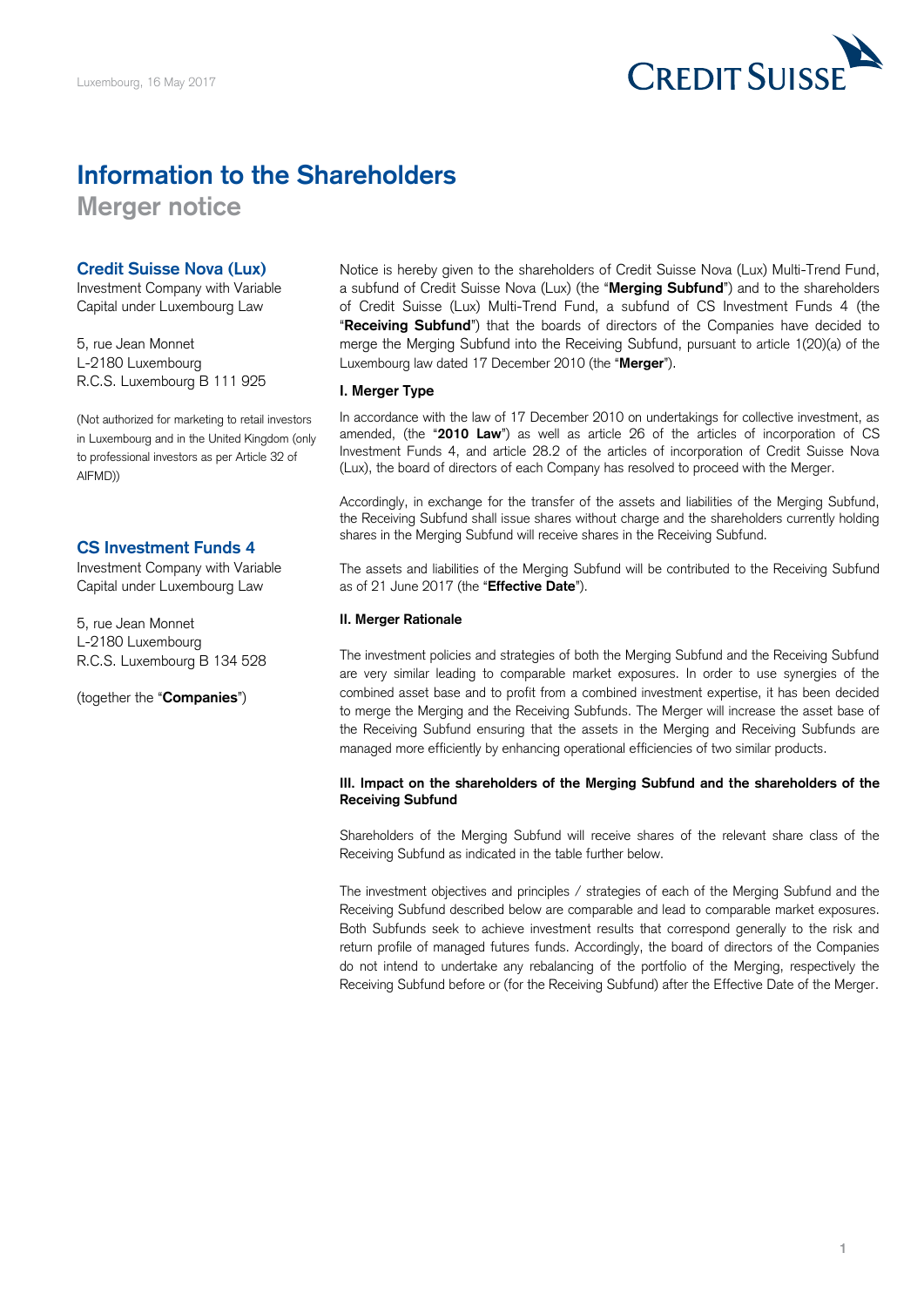

| <b>Merging Subfund</b><br>Credit Suisse Nova (Lux) - Multi-Trend Fund |             |                    |                            |                                                    |                                       | <b>Receiving Subfund</b><br>CS Investment Funds 4 - Credit Suisse (Lux) Multi-Trend Fund |             |                    |                            |                                                    |                                          |                                 |                                               |
|-----------------------------------------------------------------------|-------------|--------------------|----------------------------|----------------------------------------------------|---------------------------------------|------------------------------------------------------------------------------------------|-------------|--------------------|----------------------------|----------------------------------------------------|------------------------------------------|---------------------------------|-----------------------------------------------|
| Share<br>class                                                        | <b>ISIN</b> | Minimum<br>Holding | Maximum<br>Sales<br>Charge | Maximum<br>Adjustment<br>of the Net<br>Asset Value | Maximum<br>Management<br>Fee $(p.a.)$ | Share class                                                                              | <b>ISIN</b> | Minimum<br>Holding | Maximum<br>Sales<br>Charge | Maximum<br>Adjustment<br>of the Net<br>Asset Value | Maximum<br>Managemen<br>$t$ Fee $(p.a.)$ | Ongoing<br>Charges <sup>®</sup> | Synthetic<br>Risk and<br>Reward<br>Indicator* |
| EBH JPY                                                               | LU140771368 | n/a                | 3.00%                      | n/a                                                | 0.90%                                 | EBH JPY                                                                                  | LU151792693 | n/a                | 3.00%                      | 2.00%                                              | 0.90%                                    | 1.14%                           |                                               |
| MB USD                                                                | LU130462430 | 25'000'0<br>00     | 1.00%                      |                                                    | 0.75%                                 | <b>MB USD</b>                                                                            | LU151792766 | 25'000'0           | 1.00%                      |                                                    | 0.75%                                    | 0.79%                           |                                               |

 \*The ongoing charge figure of the Receiving Subfund is based on estimated expenses. Expected figures based on estimated expenses for the ongoing charge figure respectively on simulation for the calculation of the Synthetic performed in April 2017.

| Investment objectives, principles and strategy                                                                                                                                                                                                                                                                                                                                                                                                        |                                                                                                                                                                                                                                                                                                                                                                                                                                                               |  |  |  |  |  |
|-------------------------------------------------------------------------------------------------------------------------------------------------------------------------------------------------------------------------------------------------------------------------------------------------------------------------------------------------------------------------------------------------------------------------------------------------------|---------------------------------------------------------------------------------------------------------------------------------------------------------------------------------------------------------------------------------------------------------------------------------------------------------------------------------------------------------------------------------------------------------------------------------------------------------------|--|--|--|--|--|
| <b>Merging Subfund</b>                                                                                                                                                                                                                                                                                                                                                                                                                                | <b>Receiving Subfund</b>                                                                                                                                                                                                                                                                                                                                                                                                                                      |  |  |  |  |  |
| Credit Suisse Nova (Lux) - Multi-Trend Fund                                                                                                                                                                                                                                                                                                                                                                                                           | CS Investment Funds 4 - Credit Suisse (Lux) Multi-Trend Fund                                                                                                                                                                                                                                                                                                                                                                                                  |  |  |  |  |  |
| <b>Investment Objective</b><br>The Subfund seeks to achieve investment results that correspond generally to the risk and return<br>patterns of managed futures funds. In seeking to achieve its investment objective, the Subfund<br>generally obtains exposure to both up and down price trends in four broad asset classes -                                                                                                                        | <b>Investment Objective</b><br>The Subfund seeks to achieve investment results that correspond generally to the risk and return<br>profile of managed futures funds.                                                                                                                                                                                                                                                                                          |  |  |  |  |  |
| equities, fixed income, commodities and currencies. The Subfund may take long and/or short<br>positions in these asset classes, and dynamically adjusts its exposure to individual asset classes<br>based on a trend-following approach. The Subfund may also aim to obtain exposure to other<br>strategies commonly used by managed futures funds. The Subfund qualifies as Liquid AIF, as<br>defined in Chapter 5, "Risk and Liquidity Management". | <b>Investment Principles</b><br>In seeking to achieve its investment objective, the Subfund generally obtains exposure to both up<br>and down price trends in four broad asset classes - equities, fixed income, commodities and<br>currencies. The exposure to commodities will be gained in compliance with Art. 9 of the Grand-<br>Ducal Decree of February 8, 2008 and Chapter XIII of ESMA Guidelines on ETFs and Other<br>UCITS Issues (ESMA/2014/937). |  |  |  |  |  |
| <b>Investment Strategy</b>                                                                                                                                                                                                                                                                                                                                                                                                                            | The Subfund may take long and/or short positions in these asset classes, and dynamically                                                                                                                                                                                                                                                                                                                                                                      |  |  |  |  |  |
| The Subfund seeks to achieve its investment objective by investing directly and/or indirectly in                                                                                                                                                                                                                                                                                                                                                      | adjusts its exposure to individual asset classes based on a trend-following approach. The                                                                                                                                                                                                                                                                                                                                                                     |  |  |  |  |  |
| securities and derivative instruments including, but not limited to, equity index futures and                                                                                                                                                                                                                                                                                                                                                         | Subfund may also utilize certain strategies commonly employed by managed futures managers                                                                                                                                                                                                                                                                                                                                                                     |  |  |  |  |  |
| options, swaps on equity index futures, equity swaps, interest rate futures and options, fixed                                                                                                                                                                                                                                                                                                                                                        | which may complement its core trend-following methodology.                                                                                                                                                                                                                                                                                                                                                                                                    |  |  |  |  |  |
| income futures and options, swaps on fixed income futures, commodity indices and commodity                                                                                                                                                                                                                                                                                                                                                            | The Subfund employs a systematic investment strategy which primarily seeks to provide investors                                                                                                                                                                                                                                                                                                                                                               |  |  |  |  |  |
| index-linked futures and options, swaps on commodity indices, currency futures and options,                                                                                                                                                                                                                                                                                                                                                           | with dynamic exposure to prevailing trends across asset classes and markets globally. To capture                                                                                                                                                                                                                                                                                                                                                              |  |  |  |  |  |
| swaps on currency futures, currency forwards and equity-, fixed income-, commodity- and                                                                                                                                                                                                                                                                                                                                                               | the most significant trends across major asset classes the Subfund will carry out daily trend                                                                                                                                                                                                                                                                                                                                                                 |  |  |  |  |  |
| currency-linked structured notes and exchange-traded notes ("ETNs"). There are no geographic                                                                                                                                                                                                                                                                                                                                                          | identification across multiple time signal periods and will then achieve diversification across the                                                                                                                                                                                                                                                                                                                                                           |  |  |  |  |  |
| limits on the Subfund's holdings and the Subfund may have exposure to issuers of any size or                                                                                                                                                                                                                                                                                                                                                          | identified multiple time signals by implementing the aggregate signal by going either long or short                                                                                                                                                                                                                                                                                                                                                           |  |  |  |  |  |
| credit quality. The Subfund also invests a significant portion of its assets in investment grade                                                                                                                                                                                                                                                                                                                                                      | the underlying asset. The construction of the Subfund's portfolio will rely on a risk-diversified                                                                                                                                                                                                                                                                                                                                                             |  |  |  |  |  |
| money market instruments, which may include, but are not limited to, government securities,                                                                                                                                                                                                                                                                                                                                                           | weighting approach that takes recent volatility of each instrument into account. As such, the                                                                                                                                                                                                                                                                                                                                                                 |  |  |  |  |  |
| short-term fixed income securities, repurchase agreements, money market mutual fund shares,                                                                                                                                                                                                                                                                                                                                                           | percentage of the Subfund's portfolio exposed to each asset class and to any particular trend or                                                                                                                                                                                                                                                                                                                                                              |  |  |  |  |  |
| and cash and cash equivalents. The Subfund's money market instrument holdings may serve as                                                                                                                                                                                                                                                                                                                                                            | strategy is expected to vary from time to time. The Investment Manager of the Subfund retains                                                                                                                                                                                                                                                                                                                                                                 |  |  |  |  |  |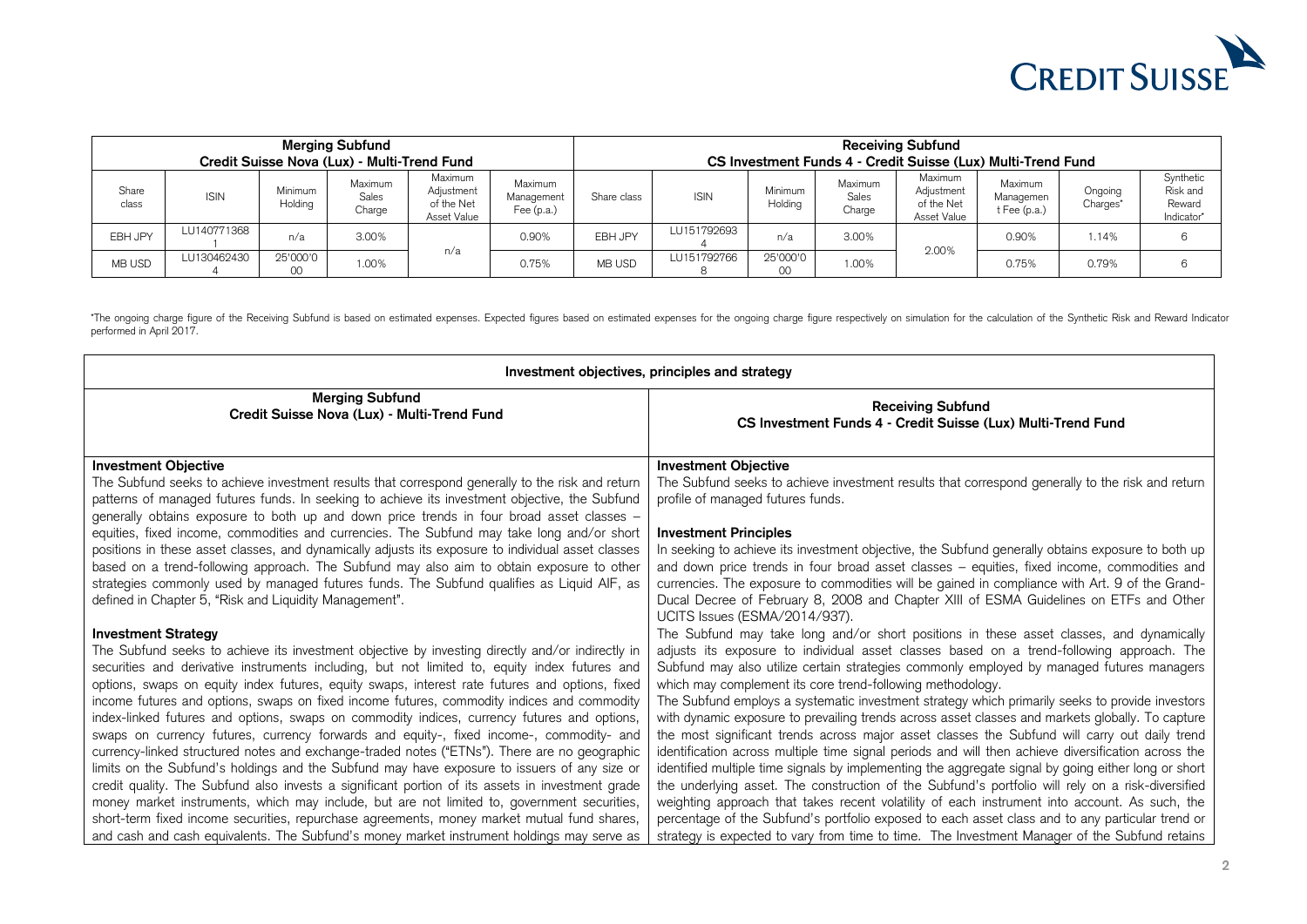| collateral for the Subfund's derivative positions and may also earn income for the Subfund. The       | ultimate discretion over the implementation of the Subfund's strategy.                            |
|-------------------------------------------------------------------------------------------------------|---------------------------------------------------------------------------------------------------|
| Subfund's return is expected to be derived principally from changes in the value of securities and    | There are no geographic limits on the Subfund's holdings and the Subfund may have exposure to     |
| its portfolio is expected to consist principally of derivative instruments.                           | issuers of any size or credit quality. The Subfund's return is expected to be derived principally |
| The Subfund will enter into short positions, and may use futures and swaps or may sell a security     | from changes in the value of securities and its portfolio is expected to consist principally of   |
| short to do so. For example, the Subfund may enter into a futures contract pursuant to which it       | derivative instruments.                                                                           |
| agrees to sell an asset (that it does not currently own) at a specified price at a specified point in |                                                                                                   |
| the future. This gives the Subfund a short position with respect to the asset. At times, the          |                                                                                                   |
| Subfund may have significant short positions.                                                         |                                                                                                   |
| The Subfund is managed by the Portfolio Manager based on a diversified and systematic                 |                                                                                                   |
| investment strategy, which allocates to prevailing trends across asset classes and markets            |                                                                                                   |
| globally. The percentage of the Subfund's portfolio exposed to each asset class and to any            |                                                                                                   |
| particular strategy will vary from time to time.                                                      |                                                                                                   |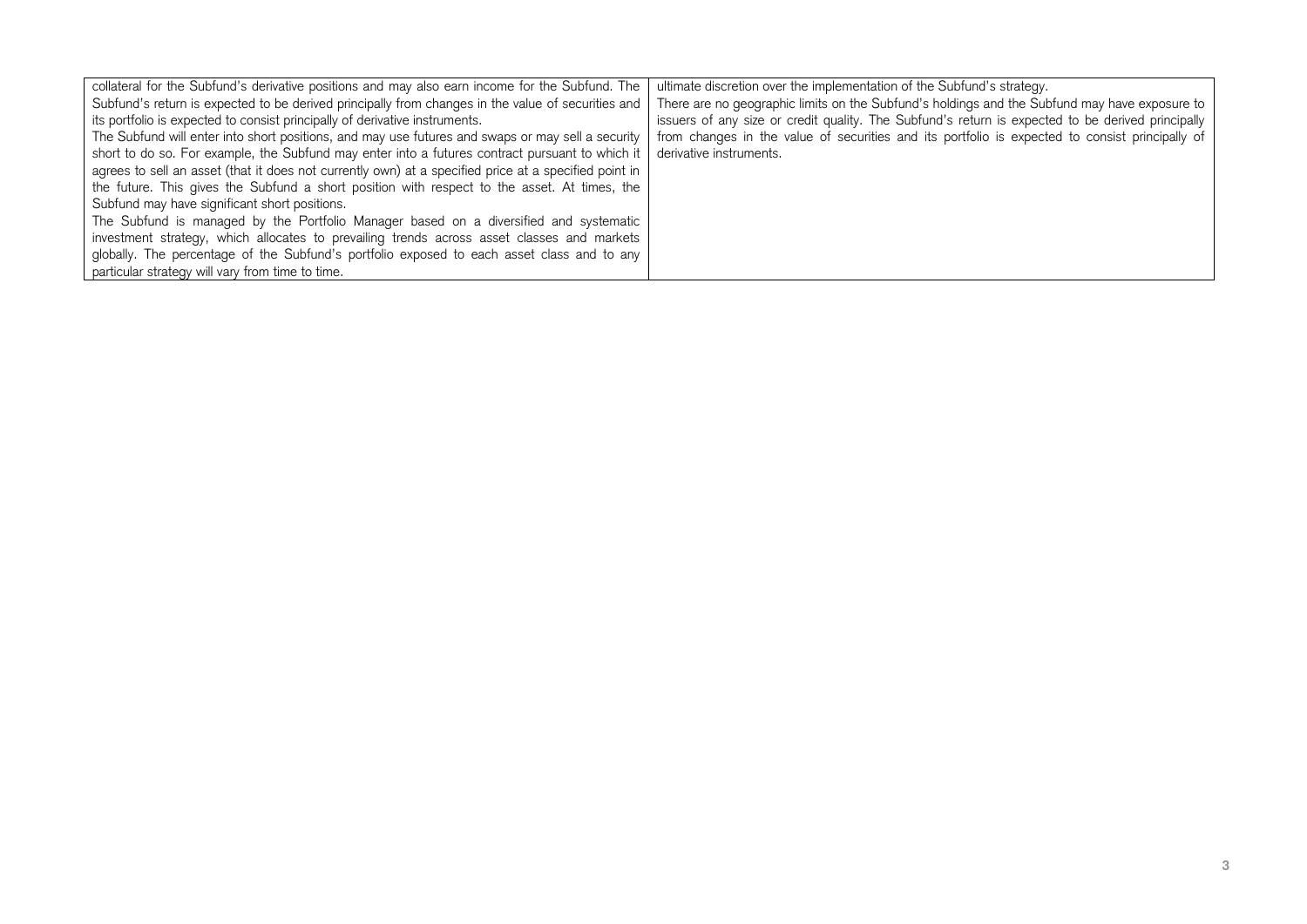

 The Merging and Receiving Subfunds have the same service providers, including the management company, the investment manager / portfolio manager, depositary, administrator and auditor.

 The issuance of shares following the Merger may result in a dilution of the participation of the current shareholders of the Receiving Subfund.

 The shareholders of the Merging and the Receiving Subfunds who do not agree with the Merger can apply for redemption of all or part of their shares free of any charges other than those retained for disinvestment costs. Such redemptions shall be free of charge during a one-month period starting on the date of this publication and ending on 14 June 2017 at 3:00 p.m. (CET).

 Alternatively, the shareholders of the Merging Subfund may apply for the conversion of their shares into shares of other subfunds of the relevant Company in accordance with the provisions of the section on the conversion of shares of the relevant prospectus.

 Subscriptions in the Merging Subfund will be suspended as from 14 June 2017 at 3:00 p.m. (CET).

 **Subscriptions and redemptions in the Receiving Subfund will be suspended from 14 June 2017 to 20 June 2017, inclusive. In the event that the suspension is required on another date and/or needs to be extended due to unforeseen circumstances, shareholders will be informed accordingly. The last net asset value of the Merging Subfund will be calculated as of 21 June 2017.** 

 As of the Effective Date, the shareholders of the Merging Subfund who have not applied for redemption will receive a number of new shares (as applicable) of the relevant Share Class of the Receiving Subfund on the basis of the exchange ratio mentioned below (the "**New Shares**") and no subscription charge will be applied in this respect. Shareholders may deal in their New Shares before receiving the confirmation of the allocation of the New Shares.

 All costs of the Merger (with the exception of any dealing costs, audit costs, other miscellaneous costs and transfer taxes on the assets associated with the transfer of assets and liabilities and the custody transfer costs) will be borne by the Management Company, including legal, accounting, stamp duty and other administrative expenses.

 Shareholders should inform themselves as to the possible tax implications of the aforementioned changes in their respective country of citizenship, residence or domicile.

#### **IV. Criteria adopted for the valuation of assets and liabilities on the date of calculating the exchange ratio**

 The assets of the Merging Subfund and the Receiving Subfund will be valued in accordance with principles laid down in the articles of incorporations and current prospectuses of the Companies.

#### **V. Calculation method of the exchange ratio**

 The number of shares to be allocated to the shareholders of the Merging Subfund will be determined on the basis of an exchange ratio of 1:1. The issue price of the New Shares of the Receiving Subfund will be the same as the last calculated net asset value of the Merging Subfund, calculated in accordance with the prospectus of each Company and audited by the Auditors of the Companies on the Effective Date.

 The exchange ratio will be calculated on 21 June 2017, based on the net asset value calculated as of 20 June 2017.

#### **VI. Additional information for shareholders**

 Shareholders may receive additional information in respect of the Merger at the registered office of the Companies at 5 rue Jean Monnet, L-2180 Luxembourg.